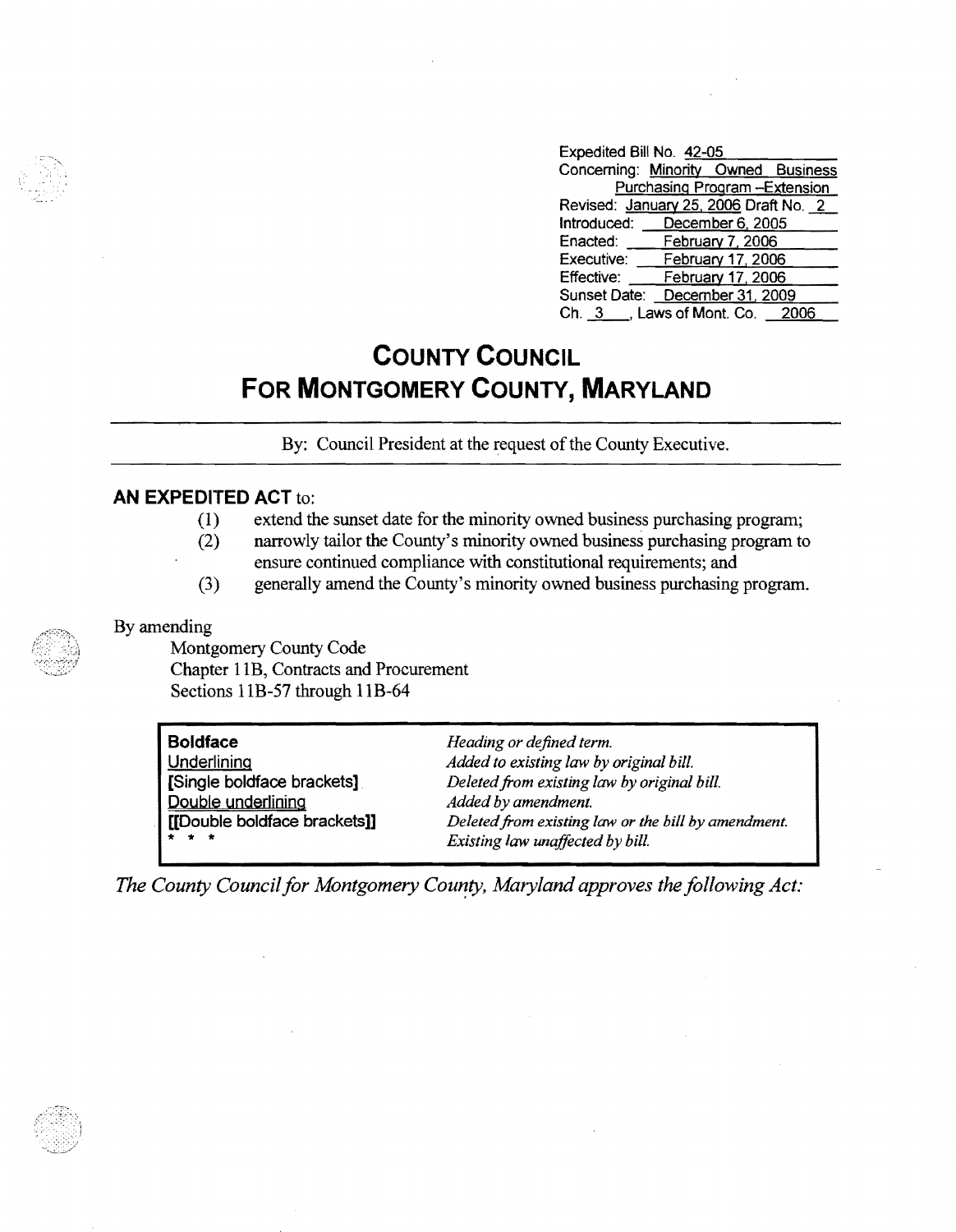$\hat{\mathcal{L}}$ 

 $\sim$ 

| $\mathbf{1}$            |             |     | Sec. 1. Sections 11B-57 through 11B-64 of the County Code are amended |
|-------------------------|-------------|-----|-----------------------------------------------------------------------|
| $\overline{2}$          | as follows: |     |                                                                       |
| $\overline{3}$          |             |     | 11B-57. Legislative findings and policy.                              |
| $\overline{\mathbf{4}}$ | (a)         |     | Minority owned businesses have experienced the effects of             |
| 5                       |             |     | discrimination in the awarding of County contracts and subcontracts.  |
| 6                       |             |     | The effect has been to:                                               |
| 7                       |             | (1) | make a smaller percentage of contract and subcontract awards to       |
| 8                       |             |     | minority owned businesses than the percentage of qualified            |
| 9                       |             |     | minority owned businesses in the [Washington, D.C. -                  |
| 10                      |             |     | Baltimore Consolidated Metropolitan Statistical Area] County's        |
|                         |             |     | relevant geographic market area would indicate as reasonable;         |
| 12                      |             | (2) | impede the economic development and expansion of minority             |
| 13                      |             |     | owned businesses in the [Washington, D.C. - Baltimore                 |
| 14                      |             |     | Consolidated Metropolitan Statistical Area] County's relevant         |
| 15                      |             |     | <u>geographic market area;</u>                                        |
| 16                      |             | (3) | impair the competitive position of minority owned businesses;         |
| 17                      |             |     | and                                                                   |
| 18<br>्रे               |             | (4) | generally harm minority owned businesses.                             |

 $\hat{\mathcal{A}}$ 

 $\bar{z}$ 

 $\bar{\mathcal{L}}$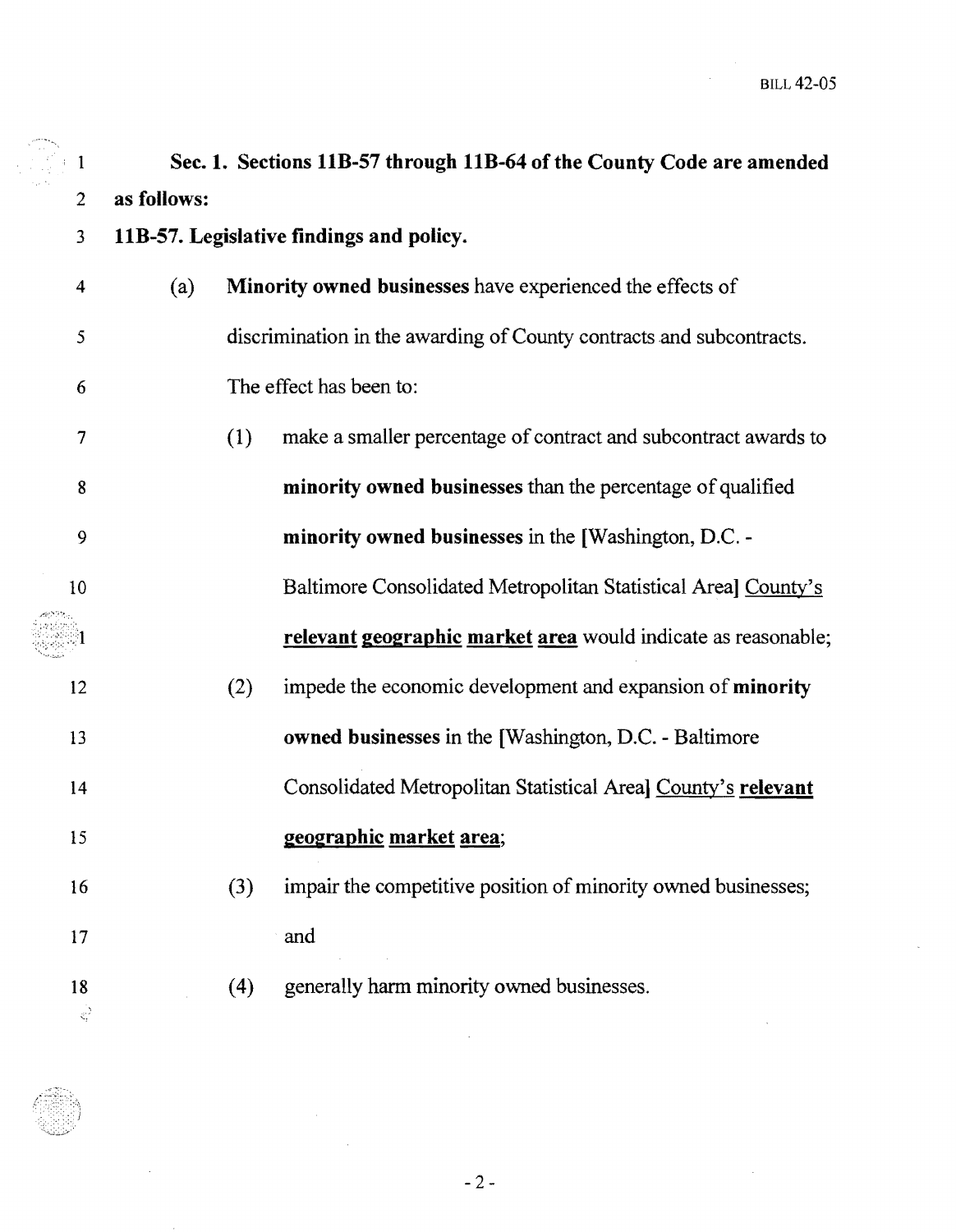19 (b) Adoption of the **minority owned business** purchasing program is 20 intended to remedy the effects of discrimination on **minority owned** 21 businesses.

22 (c) A goal of awarding [a] an appropriate percentage of the dollar value of 23 County contracts to minority owned businesses in proportion to their 24 availability to perform work under County contracts is a reasonable and 25 appropriate means to remedy discrimination against minority owned 26 businesses.

- 27 [(d) The County draws a majority of its contractors from the Washington, 28 D.C. - Baltimore Consolidated Metropolitan Statistical Area.]  $[(e)]$ (d) The County should actively recruit all **minority owned businesses** to 9 30 provide goods, construction, and services to the County. To help 31 achieve this goal, the County should:
- 32 (1) notify [minority owned] all businesses of procurement 33 opportunities;
- 34 (2) provide information to [minority] all business owners about the 35 procurement system;
- 36 (3) provide referrals for technical assistance, sureties, and financing; 37 and



 $-3-$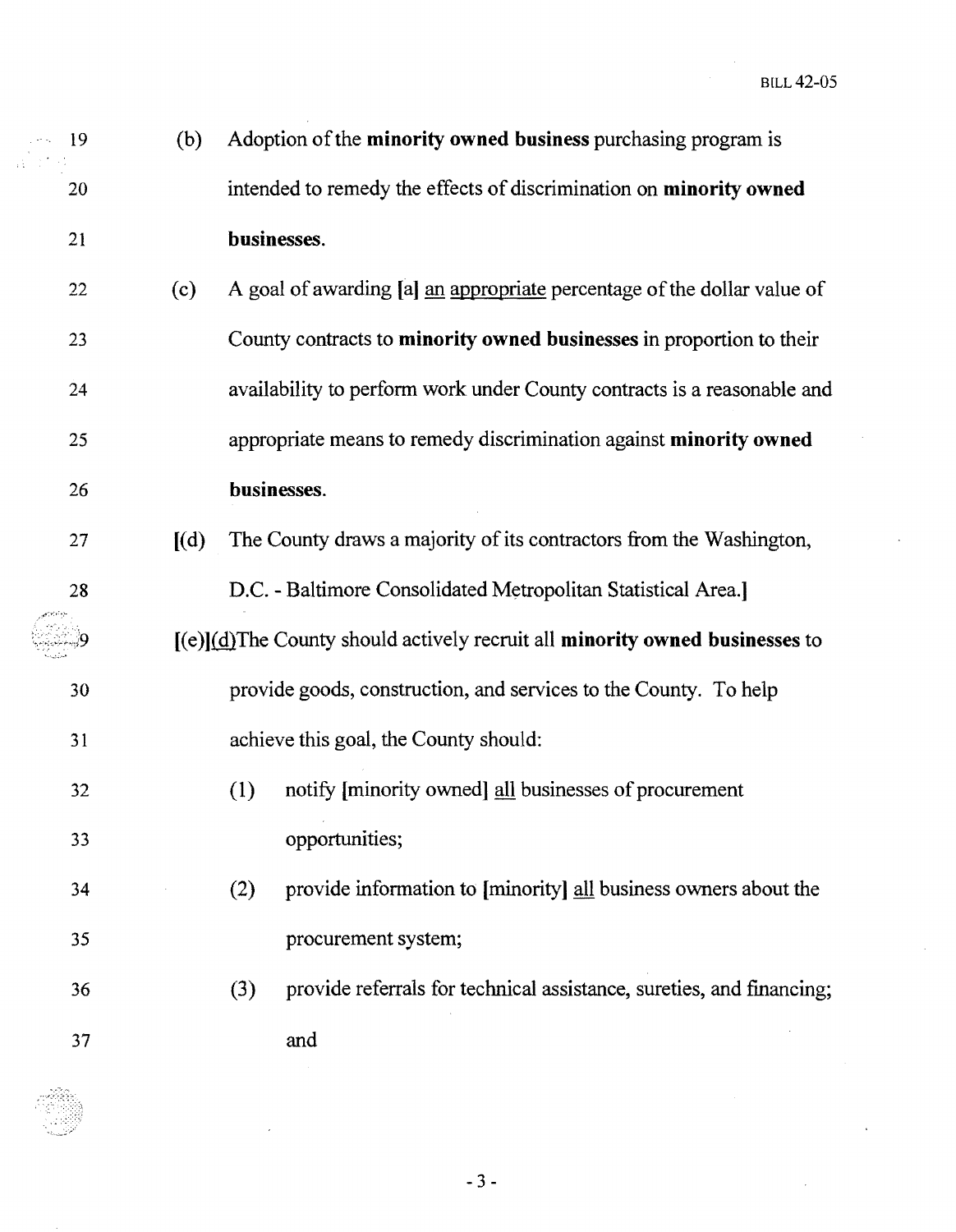| 38 | (4)                                                                                      | review procurement procedures to remove artificial barriers to                      |  |  |  |  |
|----|------------------------------------------------------------------------------------------|-------------------------------------------------------------------------------------|--|--|--|--|
| 39 |                                                                                          | competition [by minority owned businesses].                                         |  |  |  |  |
| 40 | $[(f)](e)$ A four-year period is a reasonable time to continue the <b>minority owned</b> |                                                                                     |  |  |  |  |
| 41 |                                                                                          | business purchasing program before evaluating it.                                   |  |  |  |  |
| 42 |                                                                                          | $[(g)](f]$ This article does not give any person, including a <b>minority owned</b> |  |  |  |  |
| 43 |                                                                                          | business, any right or status, including standing, to challenge the award           |  |  |  |  |
| 44 |                                                                                          | of a contract or subcontract under the County procurement system. The               |  |  |  |  |
| 45 |                                                                                          | provisions of this article are enforceable only through the oversight               |  |  |  |  |
| 46 |                                                                                          | function of the Chief Administrative Officer and the County Council.                |  |  |  |  |
| 47 | 11B-58. Definitions.                                                                     |                                                                                     |  |  |  |  |
|    | (a)                                                                                      | Minority owned business means, unless the context indicates                         |  |  |  |  |
| 49 |                                                                                          | otherwise, any legal entity that:                                                   |  |  |  |  |
| 50 | (1)                                                                                      | Is a minority business enterprise as defined under the State                        |  |  |  |  |
| 51 |                                                                                          | procurement law; and                                                                |  |  |  |  |
| 52 | (2)                                                                                      | Does not exceed a ceiling set by regulation on the number and                       |  |  |  |  |
| 53 |                                                                                          | value of contracts or subcontracts awarded during the first 5 years                 |  |  |  |  |
| 54 |                                                                                          | after it is certified under this article, or during the next 3 years if             |  |  |  |  |
| 55 |                                                                                          | it did not exceed the ceiling during the first 5 years after it is                  |  |  |  |  |
| 56 |                                                                                          | certified.                                                                          |  |  |  |  |

 $\ddot{\phantom{0}}$ 

 $-4-$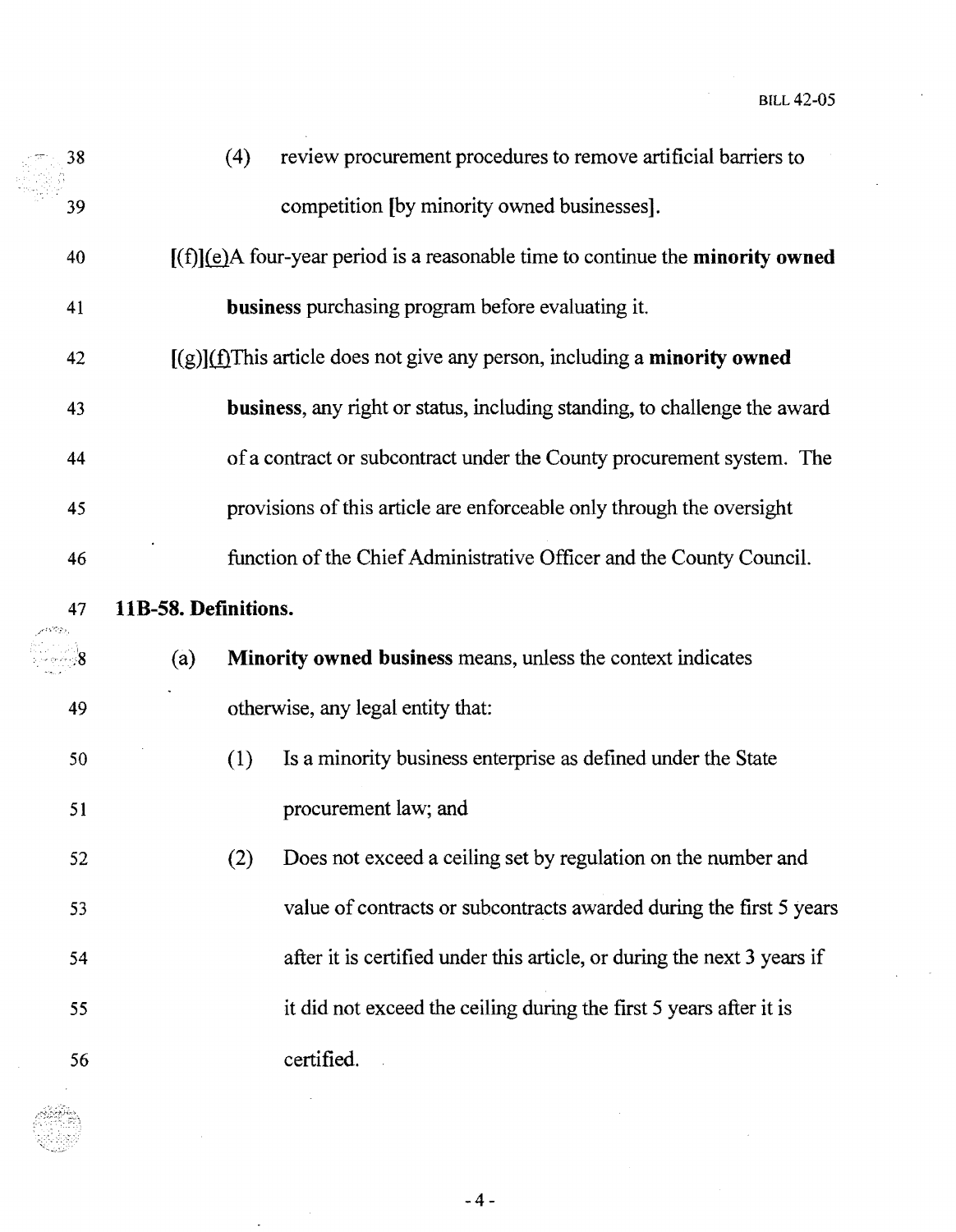BILL 42-05

61 57 However, a not-for-profit entity organized to promote the interests of 58 persons with a disability is a **minority owned business** only if at least 59 51 percent of the individuals used by the nonprofit entity to perform the 60 services or manufacture the goods contracted for by the County are persons with a disability.

62 (hl **Relevant geographic market** means the geographic market area 63 identified by the County Executive in a report dated July 1, 2005 that 64 evaluates the need to continue the program and is issued in accordance  $65$  with Section 11B-61(b).

66 [(b)]{£} **Socially or economically disadvantaged group** means a group expressly identified as eligible to control a minority business enterprise 68 under the State procurement law. For purposes ofthis Article, disabled 69 owned businesses and not-for-profit entities organized to promote the 70 interests of persons with a disability are a single group.

71 [(c) Washington, D.C. - Baltimore Consolidated Metropolitan Statistical 72 Area means the metropolitan areas ofWashington, D.C. and Baltimore 73 as used in the Economic Census by the U.S. Department ofCommerce, 74 Bureau of the Census.]

75 **liB-59. Goals; applicability.** 

 $-5 -$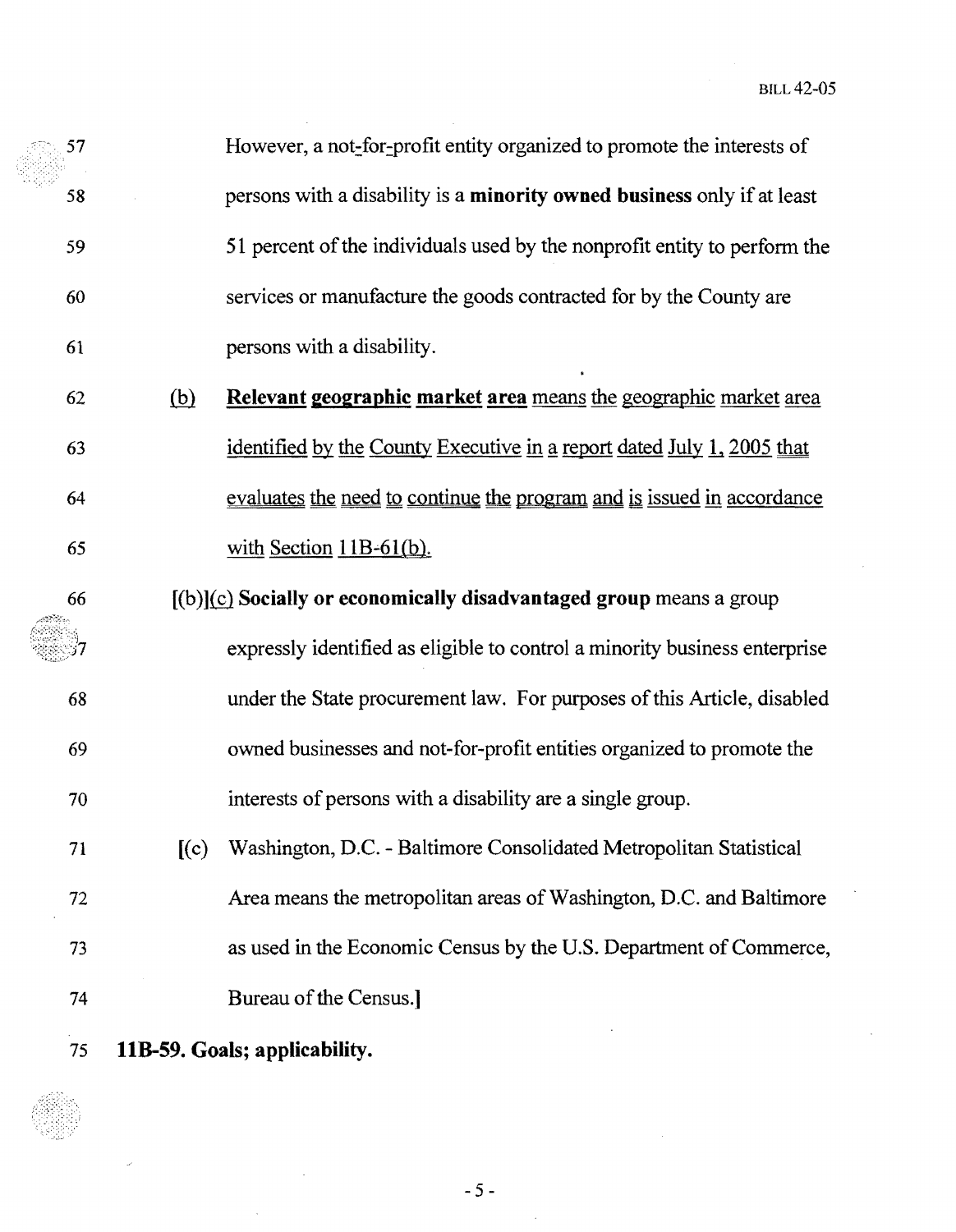| 76 | (a) | The Chief Administrative Officer must structure the County's              |  |  |  |  |
|----|-----|---------------------------------------------------------------------------|--|--|--|--|
| 77 |     | purchasing program to attempt to achieve the goal so that the             |  |  |  |  |
| 78 |     | percentages of the dollar value of purchases identified in subsection (b) |  |  |  |  |
| 79 |     | from minority owned businesses who have been discriminated against        |  |  |  |  |
| 80 |     | [is] are proportional to the availability of those businesses to perform  |  |  |  |  |
| 81 |     | work under County contracts in the [Washington, D.C. - Baltimore          |  |  |  |  |
| 82 |     | Consolidated Metropolitan Statistical Areal County's relevant             |  |  |  |  |
| 83 |     | geographic market area as determined by the most recent report that       |  |  |  |  |
| 84 |     | the County Executive must submit to the County Council under Section      |  |  |  |  |
| 85 |     | $11B-61(b)$ .                                                             |  |  |  |  |
|    | (b) | The purchases subject to the minority owned business goals are any        |  |  |  |  |
| 87 |     | formal or informal procurement, including any contract modification or    |  |  |  |  |
| 88 |     | renewal, valued over \$[3,000]5,000.                                      |  |  |  |  |
| 89 | (c) | The minority owned business goals do [es] not apply to:                   |  |  |  |  |
| 90 |     | grants that are appropriated by the County Council to specific<br>(1)     |  |  |  |  |
| 91 |     | grantees;                                                                 |  |  |  |  |
| 92 |     | utilities;<br>(2)                                                         |  |  |  |  |
| 93 |     | intragovernmental procurements; or<br>(3)                                 |  |  |  |  |
| 94 |     | intergovernmental procurements, including a bridge contract,<br>(4)       |  |  |  |  |
| 95 |     | under Sections 11B-41 and 11B-42 if the Director determines in            |  |  |  |  |

美国

 $-6-$ 

 $\frac{1}{\sqrt{2}}$ 

 $\sim$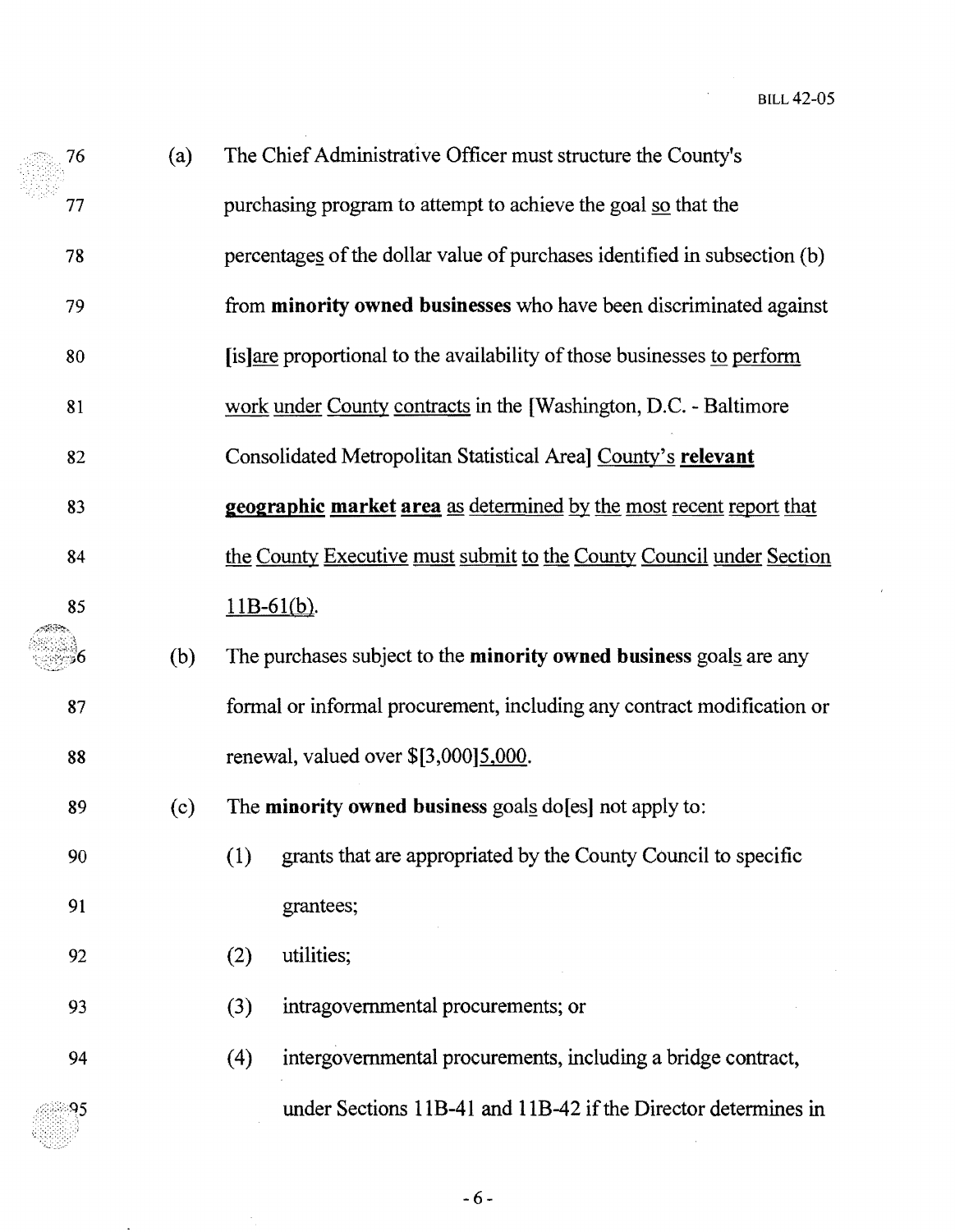**BILL 42-05** 

 $\sim$ 

| 96  |                     | writing that compliance with this [article] Article is impractical or    |
|-----|---------------------|--------------------------------------------------------------------------|
| 97  |                     | is outweighed by the benefits to the County of entering into the         |
| 98  |                     | intergovernmental procurement.                                           |
| 99  | 11B-60. Procedures. |                                                                          |
| 100 | (a)                 | By September 30 of each year, the Chief Administrative Officer must      |
| 101 |                     | set for the following calendar year [a] percentage goals of the dollar   |
| 102 |                     | value of purchases subject to this Article for each socially or          |
| 103 |                     | economically disadvantaged group. The goals must correspond to the       |
| 104 |                     | availability of that group by source selection method and purchasing     |
| 105 |                     | category in the [Washington D.C. - Baltimore Consolidated                |
|     |                     | Metropolitan Statistical Areal relevant geographic market area as        |
| 107 |                     | determined by the most recent report that the County Executive must      |
| 108 |                     | submit to the County Council under Section $11B-61(b)$ to perform work   |
| 109 |                     | under County contracts. The Chief Administrative Officer must set [a]    |
| 110 |                     | separate goals for each socially or economically disadvantaged group     |
| 111 |                     | in the County's purchases of goods, construction, professional services, |
| 112 |                     | and other services. The Chief Administrative Officer must not set [a]    |
| 113 |                     | goals for a socially or economically disadvantaged group unless the      |
| 114 |                     | Chief Administrative Officer determines that the value of purchases      |
|     |                     | made during the previous fiscal year from that group in each category of |

 $\bar{z}$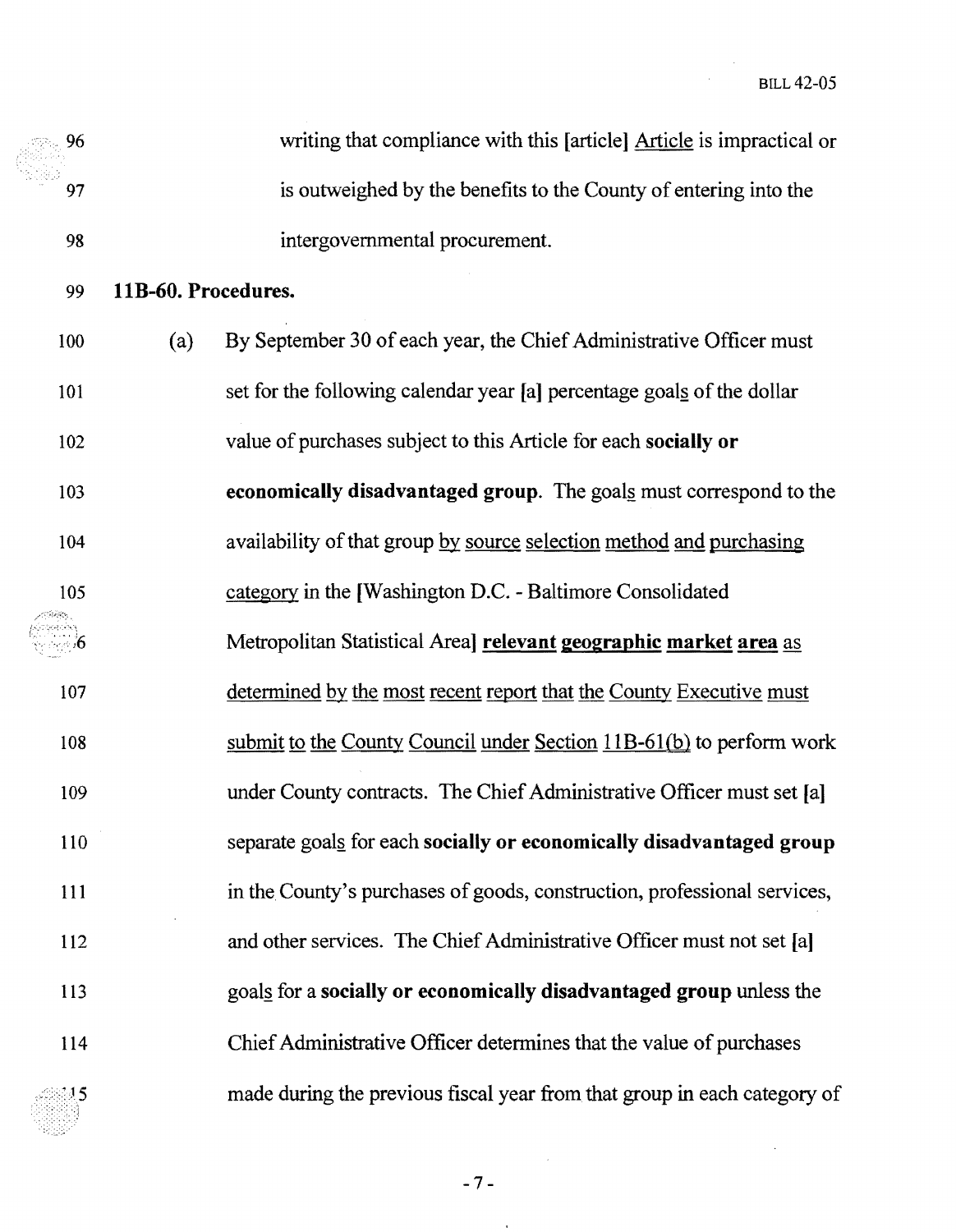$\bar{\bar{z}}$ 

| 116 |     | purchases under a particular source selection method, compared with        |                                                                        |  |  |
|-----|-----|----------------------------------------------------------------------------|------------------------------------------------------------------------|--|--|
| 117 |     | the availability of that group to perform work in that category, shows a   |                                                                        |  |  |
| 118 |     | significant under-utilization of the group.                                |                                                                        |  |  |
| 119 | (b) |                                                                            | The Chief Administrative Officer must adopt procedures to certify and  |  |  |
| 120 |     |                                                                            | decertify minority owned businesses.                                   |  |  |
| 121 | (c) |                                                                            | The Office of Procurement must publicly notify [minority owned]        |  |  |
| 122 |     |                                                                            | businesses of prospective procurement opportunities.                   |  |  |
| 123 | (d) |                                                                            | [The] For those procurements where a goal has been set under           |  |  |
| 124 |     |                                                                            | subsection (a), the Office of Procurement must encourage minority      |  |  |
| 125 |     | owned business participation in procurement. These activities should       |                                                                        |  |  |
|     |     | include:                                                                   |                                                                        |  |  |
| 127 |     | distribution to [non-minority owned business] potential<br>(1)             |                                                                        |  |  |
| 128 |     | contractors <u>for whom a goal has not been set</u> of a list of potential |                                                                        |  |  |
| 129 |     | minority owned business contractors for whom a goal has been               |                                                                        |  |  |
| 130 |     | set with a requirement that one or more be contacted if any work           |                                                                        |  |  |
| 131 |     | subject to a goal is being subcontracted;                                  |                                                                        |  |  |
| 132 |     | a provision in all solicitations for procurements in excess of<br>(2)      |                                                                        |  |  |
| 133 |     | \$[65,000] 50,000 that requires, subject to the waiver provisions of       |                                                                        |  |  |
| 134 |     |                                                                            | subsection (h), [non-minority owned] businesses <u>for whom a goal</u> |  |  |
|     |     |                                                                            | has not been set acting as prime contractors to subcontract to         |  |  |

 $-8-$ 

 $\hat{\mathcal{A}}$  ,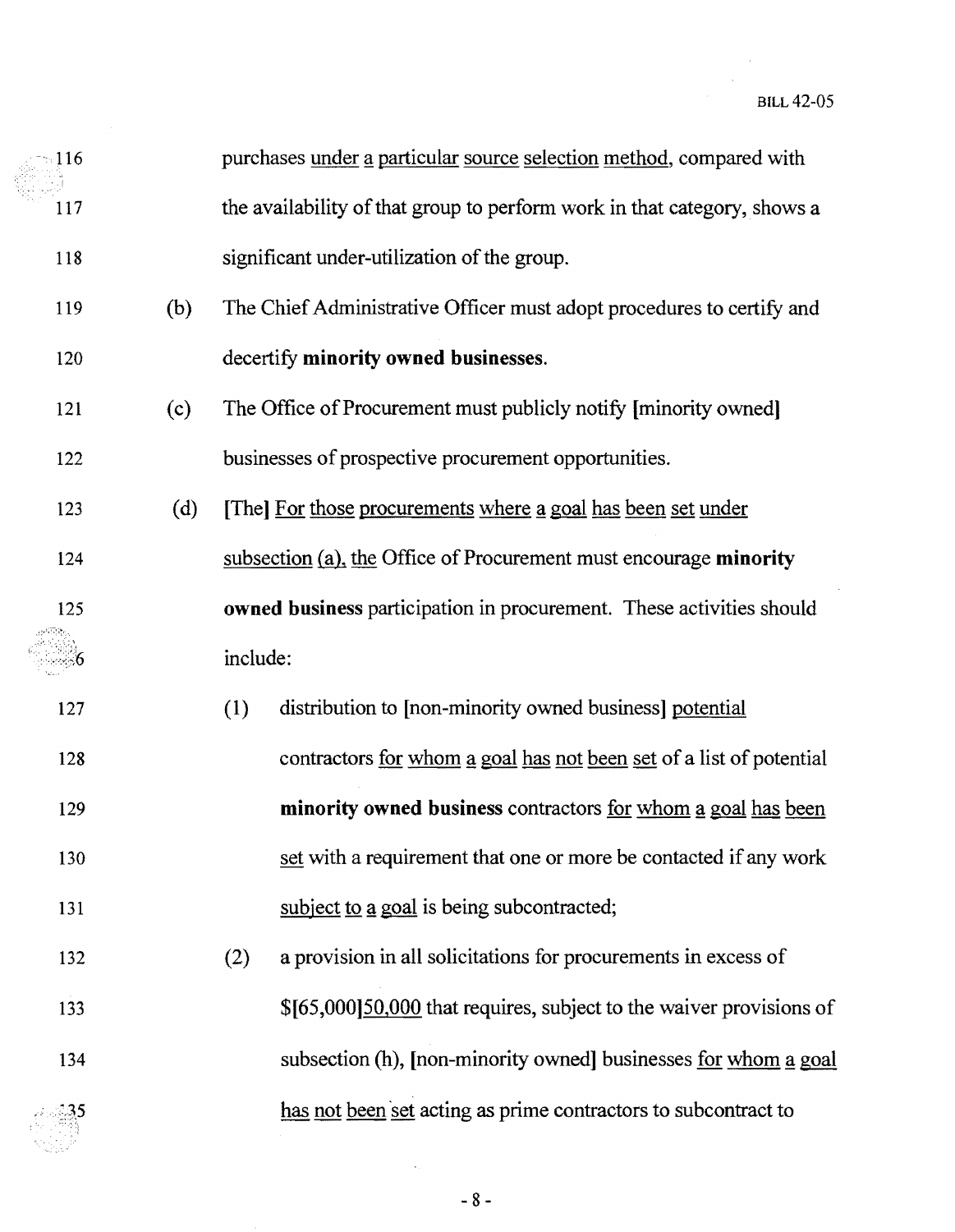| $-136$ |     | minority owned businesses for whom a goal has been set a         |  |  |  |
|--------|-----|------------------------------------------------------------------|--|--|--|
| 137    |     | percentage of the total dollar value of the contract that is     |  |  |  |
| 138    |     | consistent with the numerical goals established under [Section]  |  |  |  |
| 139    |     | 11B-59] subsection $(a)$ ;                                       |  |  |  |
| 140    | (3) | a requirement that a [non-minority owned business] contractor    |  |  |  |
| 141    |     | for whom a goal has not been set:                                |  |  |  |
| 142    |     | agree to a plan showing how the contractor proposes to<br>(A)    |  |  |  |
| 143    |     | meet its minority owned business procurement                     |  |  |  |
| 144    |     | subcontracting goal; and                                         |  |  |  |
| 145    |     | identify, before a notice to proceed is issued or<br>(B)         |  |  |  |
|        |     | performance of a contract begins, whichever occurs first,        |  |  |  |
| 147    |     | each minority owned business that the contractor intends         |  |  |  |
| 148    |     | to subcontract with and the projected dollar amount of           |  |  |  |
| 149    |     | each subcontract, and promptly notify the [contracting]          |  |  |  |
| 150    |     | agency] using department of any change in either item; and       |  |  |  |
| 151    | (4) | contract requirements that minority owned business               |  |  |  |
| 152    |     | participation goals be maintained by prime contractors           |  |  |  |
| 153    |     | throughout the life of the contract, including modifications and |  |  |  |
| 154    |     | renewals, subject to the waiver provisions of subsection (h).    |  |  |  |
| 8355   |     | Contract requirements:                                           |  |  |  |

 $-9-$ 

 $\bar{\mathcal{A}}$ 

 $\bar{\gamma}$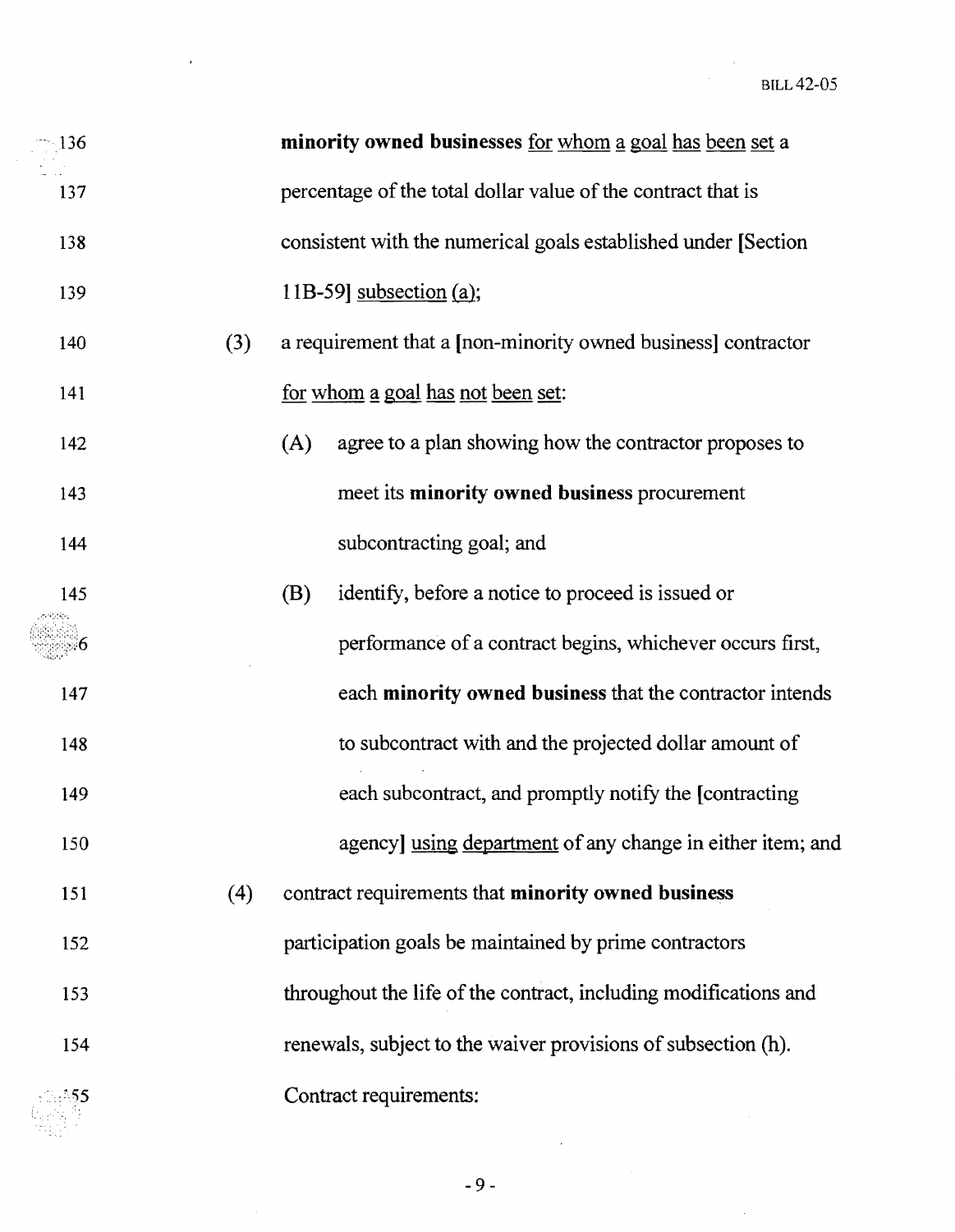$\hat{\boldsymbol{\epsilon}}$ 

 $\frac{1}{2}$ 

| $\sim$ 156 | (A) | may include obligating contractors subject to the <b>minority</b> |
|------------|-----|-------------------------------------------------------------------|
| 157        |     | owned business procurement goals to provide in each               |
| 158        |     | subcontract with a minority owned business a provision            |
| 159        |     | requiring the use of binding arbitration to resolve disputes      |
| 160        |     | between the contractor and the minority owned business            |
| 161        |     | subcontractor; and                                                |
| 162        | (B) | must make failure to submit documentation showing                 |
| 163        |     | compliance with a minority owned business                         |
| 164        |     | subcontracting plan under paragraph (3) grounds for               |
| 165        |     | withholding any remaining payment or imposing                     |
|            |     | liquidated damages unless failure to comply with the plan         |
| 167        |     | is the result of an arbitration decision under subparagraph       |
| 168        |     | (A) or a waiver granted under subsection (h). Liquidated          |
| 169        |     | damages under this provision must equal the difference            |
| 170        |     | between all amounts the contractor has agreed under its           |
| 171        |     | plan to pay minority owned business subcontractors and            |
| 172        |     | all amounts actually paid minority owned business                 |
| 173        |     | subcontractors under the contract, considering any relevant       |
| 174        |     | waiver or arbitrator's decision. Failure to show compliance       |
| AM 75      |     | with a minority owned business subcontracting plan must           |

 $\ddot{\phantom{a}}$ 

 $-10-$ 

e. 참

 $\sim$   $\sim$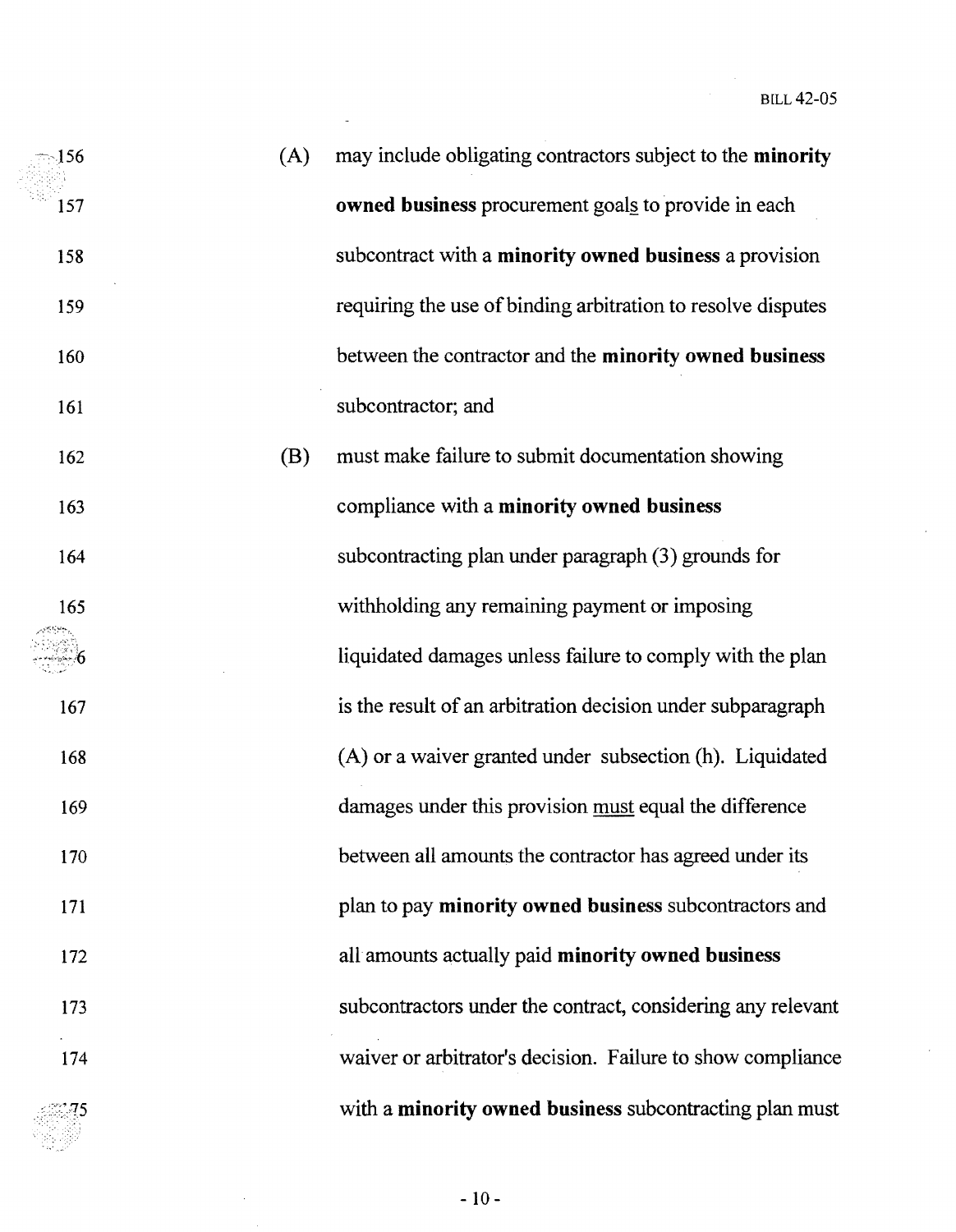$\sim$ 

| .176 |     | also result in finding the contractor non-responsible for          |
|------|-----|--------------------------------------------------------------------|
| 177  |     | purposes of future procurements with the County during             |
| 178  |     | the next 3 years.                                                  |
| 179  | (e) | The Office of Procurement must offer procurement system            |
| 180  |     | education and information to minority owned businesses for         |
| 181  |     | whom a goal has been set under subsection (a).                     |
| 182. | (f) | The Office of Procurement must offer referrals to resources such   |
| 183  |     | as technical consultants, sureties, and financing sources.         |
| 184  | (g) | The Director must review procurement requirements to remove        |
| 185  |     | artificial barriers to competition [by minority owned businesses]. |
|      | (h) | The Director may waive, or exempt a business from, minority        |
| 187  |     | owned business contracting requirements under appropriate          |
| 188  |     | circumstances described in regulations.                            |
| 189  | (i) | The Director may require each contractor and minority owned        |
| 190  |     | business that participates in the minority owned business          |
| 191  |     | purchasing program to provide information concerning utilization   |
| 192  |     | by the contractor of minority owned businesses in private and      |
| 193  |     | government contracts.                                              |

 $-11-$ 

 $\mathcal{L}^{\text{max}}_{\text{max}}$  ,  $\mathcal{L}^{\text{max}}_{\text{max}}$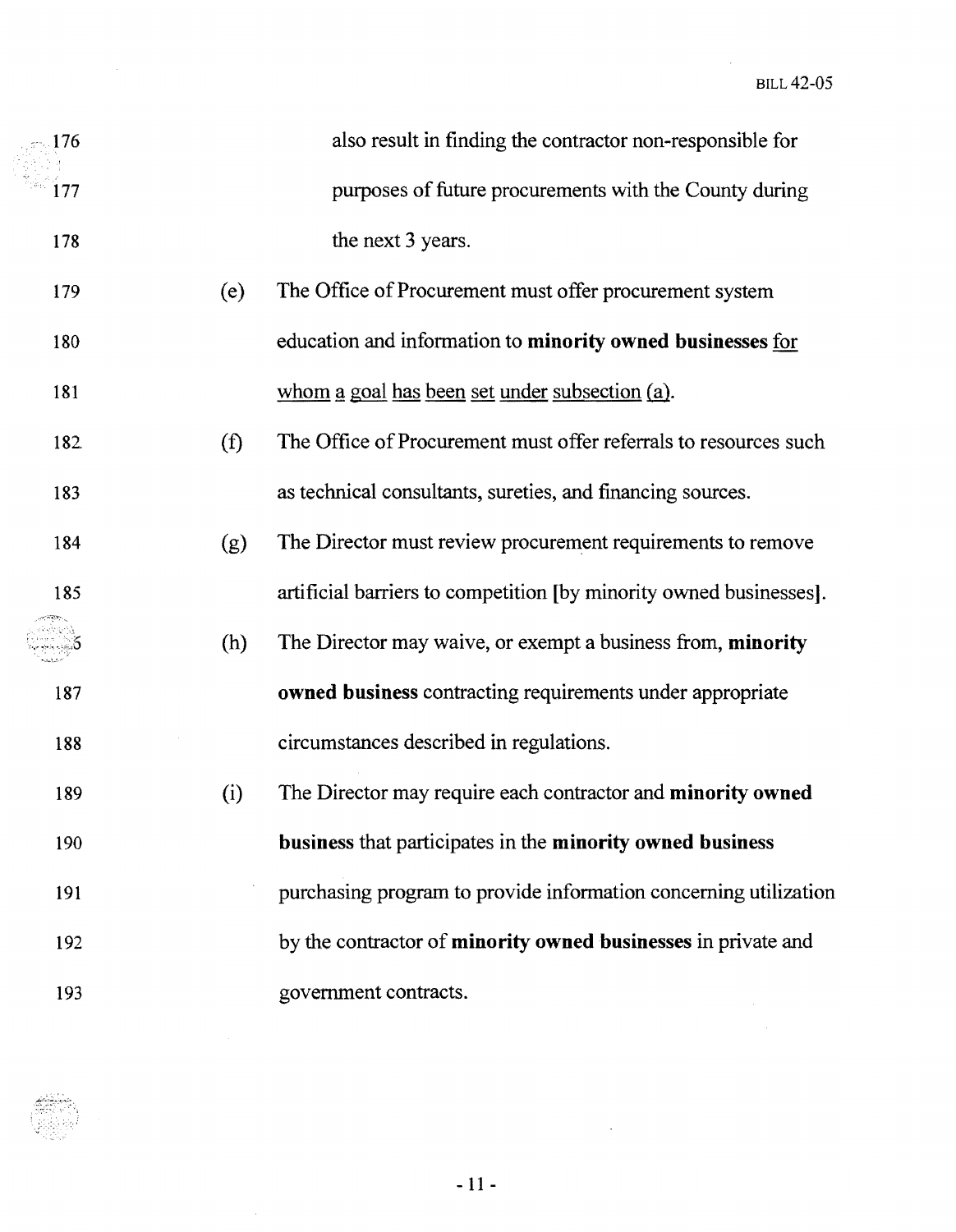$\epsilon$ 

| 194        |                  | (i) | The Chief Administrative Officer must ensure that all contract         |
|------------|------------------|-----|------------------------------------------------------------------------|
| 195        |                  |     | administrators receive appropriate guidance in implementing this       |
| 196        |                  |     | article.                                                               |
| 197        | 11B-61. Reports. |     |                                                                        |
| 198        | (a)              |     | The Chief Administrative Officer must report to the County Council, by |
| 199        |                  |     | September 30 of each year for the previous fiscal year:                |
| 200        |                  |     | ∗<br>$\ast$                                                            |
| 201        |                  | (6) | the percentage of availability that each socially or economically      |
| 202        |                  |     | disadvantaged group represents in each category of purchases in        |
| 203        |                  |     | the [Washington, D.C. - Baltimore Consolidated Metropolitan            |
|            |                  |     | Statistical Areal County's relevant geographic market area;            |
| 205        |                  |     | *<br>*<br>*                                                            |
| 206        |                  | (9) | the total number and value of all procurements excluded from the       |
| 207        |                  |     | minority owned business goals by [section] $Section 11B-59(c)$ ;       |
| 208        |                  |     | *<br>*<br>*                                                            |
| 209        | (b)              |     | By July 1, [2005] 2009, the County Executive must submit a report to   |
| 210        |                  |     | the County Council evaluating the need to extend the minority owned    |
| 211        |                  |     | business purchasing program.                                           |
| 212        |                  |     | *<br>$\ast$<br>$\ast$                                                  |
| <b>∆</b> 3 | 11B-63. Penalty. |     |                                                                        |